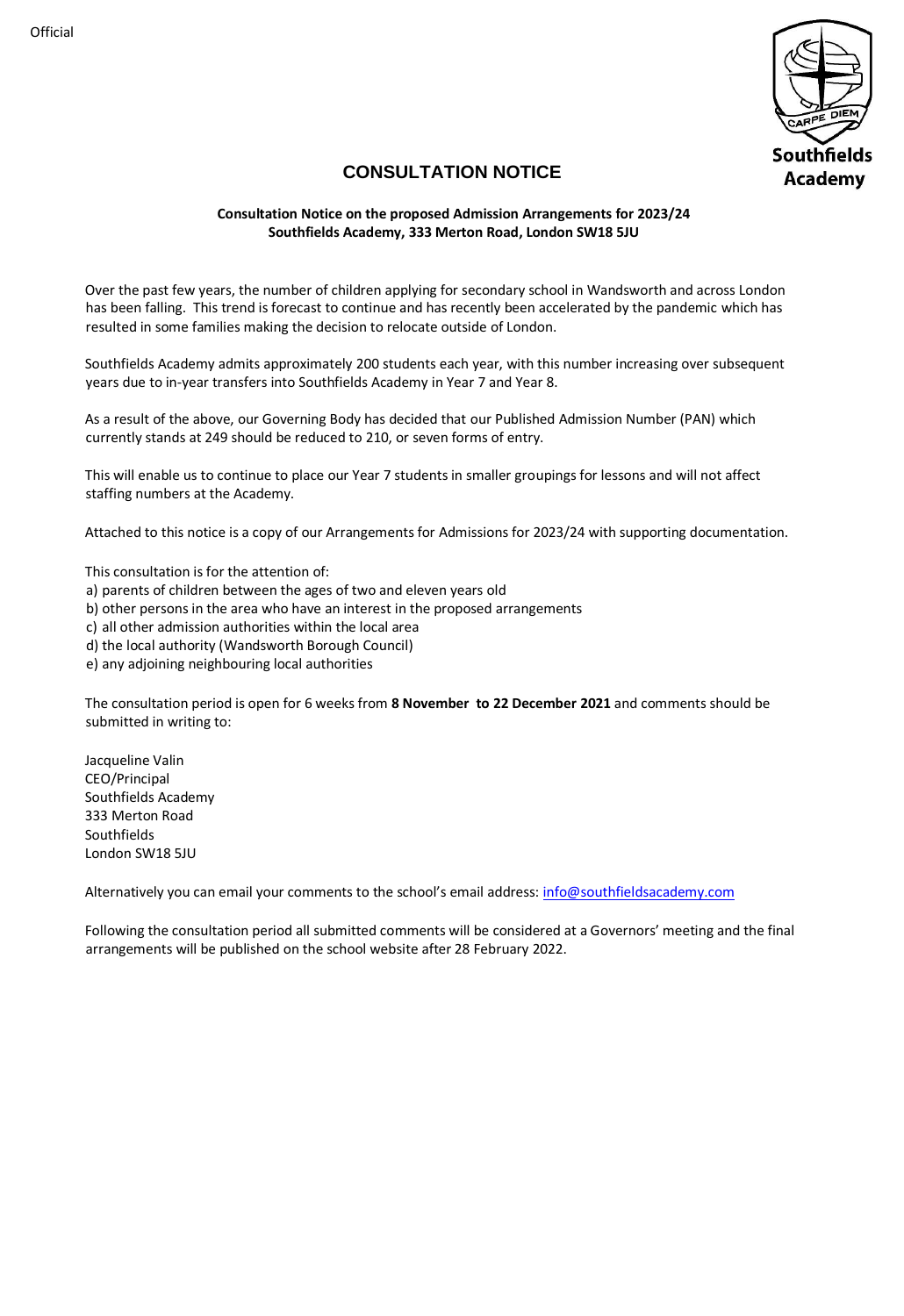# **Southfields Academy Proposed Admissions Policy 2023-24**

#### **ADMISSION NUMBER**

Southfields Academy is an academy school for pupils ages 11-18. The academy trustees of the school are responsible for the arrangements for admitting children. The school will admit 210 pupils to Year 7 in September 2023.

# **OVERSUBSCRIPTION CRITERIA**

Places will first be offered to children with a Statement of Special Educational Needs or Education Health and Care Plan which names the academy. These children will be included in the overall admission number for the academy. In the event of oversubscription, the remaining places will then be allocated in the following order of priority as follows:

- 1. Children in public care (children looked after) and those who ceased to be children looked after because they were adopted, or because they became subject to a residence order, child arrangements order or a special guardianship order. This includes those children who appear to the Academy Trustees to have been in state care outside of England and ceased to be in state care as a result of being adopted (See Note 1).
- 2. Children with a known special medical or social need, who in the opinion of the Governing Body would be suitably provided for in the Academy. (See Note 2)
- 3. Children who have a sibling on the roll of the school at the time of admission. (See Note 3)
- 4. Children who live nearest to the school, using a straight line measurement from home to school as calculated by Wandsworth Council's Geographical Information System (See Note 4).
- 5. If there are more applications than places within any category, applications will be considered in order of straight line distance from home to school as measured by Wandsworth Council's Geographical Information System (note 4)

### **NOTES:**

1. A child looked after is a child in the care of a local authority or provided with accommodation by that authority in accordance with Section 22 of the Children Act 1989. An adopted child is defined by section 46 of the Adoption and Children Act 2002 or section 12 of the Adoption Act 1976. A residence order is defined by section 8 of the Children Act 1989. A child arrangement order is defined by section 8 of the Children Act 1989 as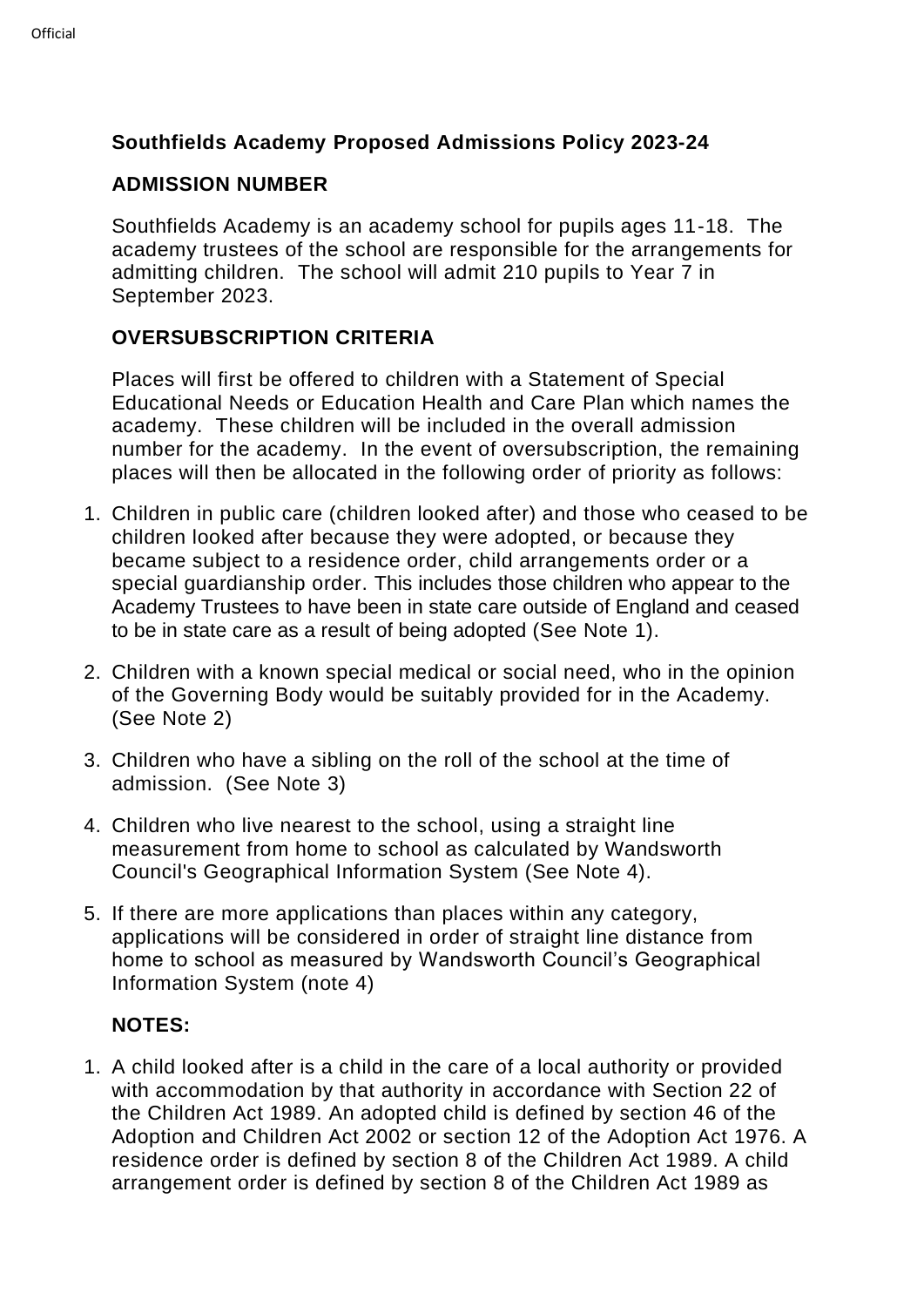amended by section 14 of the Children and families Act 2014. A special guardianship order is defined by section 14A of the Children Act 1989. Priority under this criterion will also be given to those children who appear to the Local Authority to have been in state care outside of England and ceased to be in state care as a result of being adopted. Documentary evidence will be required in all circumstances.

- 2. Applications made on exceptional medical grounds must be supported by a current letter from a specialist health professional. Applications made on exceptional social grounds must be supported by a current letter from a social worker or other care professional working with the family. The letters must give reasons why the child's condition or circumstances make it necessary for the child to attend the school, and the difficulties that would be caused if the child had to attend an alternative school. If this information is not provided by the application closing date, the application will not be considered under this criterion.
- 3. A sibling is a full brother or sister, a step/half brother or sister living at the same address, a child who is living as part of the family by reason of a court order, or a child who has been placed with foster carers as a result of being looked after by a local authority.
- 4. The straight-line measurement used to prioritise applicants for admission to schools in Wandsworth commences in all cases at the location of the property and terminates at the central point of the school site as determined by Wandsworth Council's Geographical Information System. Measurements by alternative systems and/or to other points will not be taken into account in any circumstances. Where applicants have identical distance measurements, priority amongst them will be determined at random.
- 5. The permanent address of the parent/guardian with whom the child is living on the closing date for applications will be used for this purpose and this must be the address where the family normally lives. Parents are not permitted to use a temporary address to secure a school place for the child. A business address, a childminder's address, or any address including a family member's address other than the child's permanent home will not be accepted. Proof of address will be sought and if there is any doubt about the validity of the address given it may be the subject of further investigation. Please see the "Choose a Wandsworth Secondary School" admissions brochure for further information.
- 6. Where a child lives with parents with shared custody/responsibility, the address where the child spends the majority of the week should be used by parents for the school application. If there is a genuine 50/50 shared arrangement in place, the address where the child lives is determined using a joint declaration from the parents stating the pattern of residence.